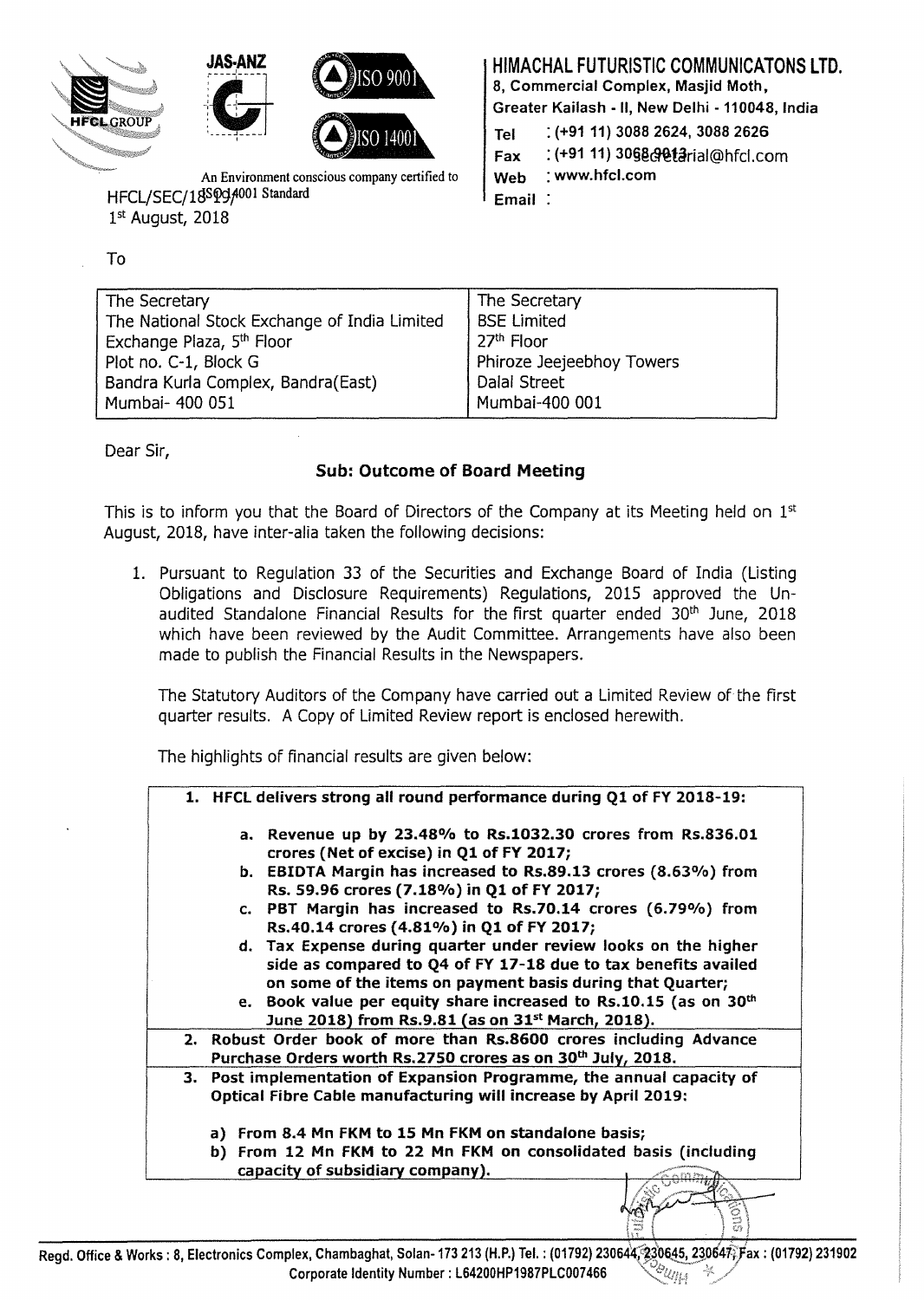- **4. Manufacturing of Optical Fibre (New Green Field Project) with annual capacity of 6.4 Mn FKM is expected to be operational by May 2019. This backward integration will enhance the overall operating margins of Optical Fibre Cable Manufacturing.**
- **5. Focused on delivering non-dilutive growth with sharp focus on improving Return on Equity and Free Cash Flow.**
- 2. Decided to convene the  $31<sup>st</sup>$  Annual General Meeting (AGM) of the Company on Saturday, the 29<sup>th</sup> day of September, 2018 at 11:00 A.M. at Mushroom Centre, Chambaghat, Solan, Himachal Pradesh-173213.
- 3. Pursuant to Section 91 of the Companies Act, 2013 the Register of Members and share transfer books of the Company will remain closed from 24<sup>th</sup> September, 2018 to 29<sup>th</sup> September, 2018 (both days inclusive) for the purpose of AGM and dividend, if declared at the AGM.
- 4. Decided to provide e-Voting facility to the shareholders to exercise their Right to vote at the 31<sup>st</sup> Annual General Meeting and in this regard:-
- a) Fixed 22<sup>nd</sup> September, 2018 as the "cut off" date for the purpose of offering e-Voting facility to the shareholders holding shares either in physical form or in dematerialized form, who will be entitled to cast their votes electronically in respect of resolutions set out in the 31<sup>st</sup> AGM Notice.
- b) Fixed the dates for commencement and closure of e-Voting period as follows :
	- i. Commencement e-Voting date  $\therefore$  9:00 A.M. on 26<sup>th</sup> September, 2018
	- ii. Closing of e-Voting date  $\therefore$  5:00 P.M. on 28<sup>th</sup> September, 2018
- c) Appointed Shri Baldev Singh Kashtwal, Practicing Company Secretary having Membership No. FCS 3616 and C.P. No. 3169 having office at 106,  $(1<sup>st</sup>$  Floor) Madhuban Tower, A-1, V S Block, Shakarpur Crossing, Delhi-110092 to scrutinize e-Voting process/Poll at the forthcoming AGM in a fair and transparent manner.

The above may kindly be taken on your records.

Thanking you,

Yours faithfully, For Himachal Futuristic Communications Limited

**(Manoj Baid)** 

Vice-President (Corporate) & Company Secretary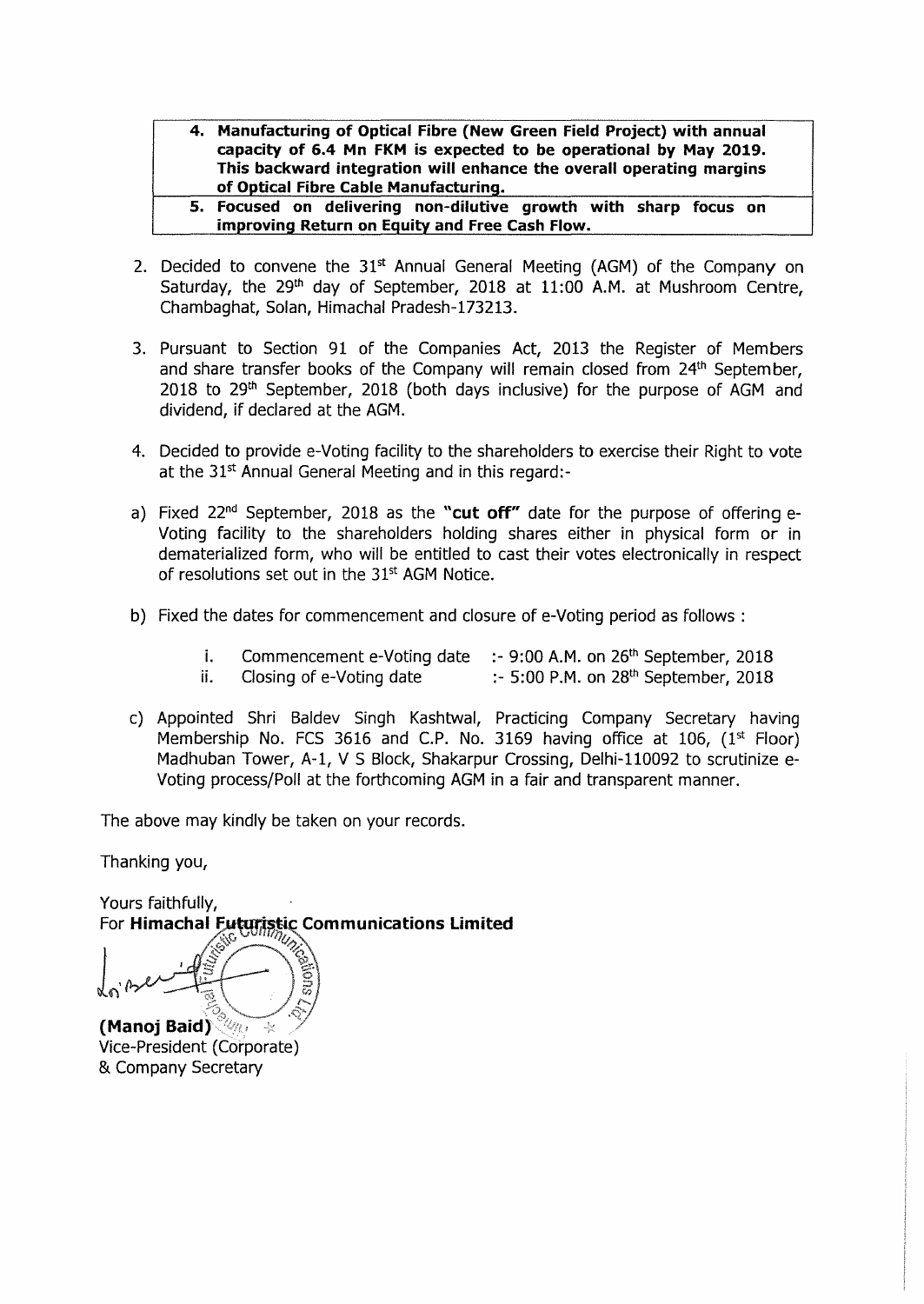#### HIMACHAL FUTURISTIC COMMUNICATIONS LIMITED

 Regd. Office : 8,Electronics Complex, Chambaghat, Solan-173213 (Himachal Pradesh) Tel.: (+911792) 230644, Fax No(+9ll792) 231902, E-mail: secretarial@hfcl.com

Website: www.hfcl.com / Corporate Identity Number (CIN): L64200HP1987PLC007466

STATEMENT OF UNAUDITED STANDALONE FINANCIAL RESULTS FOR THE FIRST QUARTER ENDED 30TH JUNE 2018

*(Rs. in Crore except per share data)* 

|            | Particulars                                               | <b>Standalone</b>     |                                 |                                                                |                                         |  |
|------------|-----------------------------------------------------------|-----------------------|---------------------------------|----------------------------------------------------------------|-----------------------------------------|--|
| SI.<br>No. |                                                           | Three months<br>ended | Preceding three<br>months ended | Corresponding<br>three months<br>ended in the<br>previous year | <b>Previous Financial</b><br>Year ended |  |
|            |                                                           | 30th<br>June<br>2018  | March<br>31st 2018              | June<br>30th<br>2017                                           | March<br>31st 2018                      |  |
|            |                                                           | Un-Audited            | Audited                         | Un-Audited                                                     | <b>Audited</b>                          |  |
| I.         | <b>INCOME</b>                                             |                       |                                 |                                                                |                                         |  |
|            | Revenue from Operations (refer note 5)                    | 1,032.30              | 944.15                          | 850.10                                                         | 3,084.17                                |  |
|            | Other Income                                              | 2.66                  | 11.84                           | 3.63                                                           | 19.47                                   |  |
|            | <b>Total Income</b>                                       | 1,034.96              | 955.99                          | 853.73                                                         | 3,103.64                                |  |
| II.        | <b>EXPENSES</b>                                           |                       |                                 |                                                                |                                         |  |
|            | Cost of materials/services consumed                       | 525.74                | 535.04                          | 458.65                                                         | 1,701.77                                |  |
|            | Purchases of stock-in-trade                               | 423.35                | 236.79                          | 180.50                                                         | 786.49                                  |  |
|            | Change in inventories of finished goods, work-in progress |                       |                                 |                                                                |                                         |  |
|            | and stock-in trade                                        | (71.36)               | 24.27                           | 64.70                                                          | 40.45                                   |  |
|            | <b>Excise Duty</b>                                        |                       |                                 | 14.09                                                          | 14.09                                   |  |
|            | Employee benefits expenses                                | 40.86                 | 35.99                           | 37.95                                                          | 147.28                                  |  |
|            | Finance costs                                             | 15.14                 | 12.18                           | 15.92                                                          | 60.91                                   |  |
|            | Depreciation and Amortisation expenses                    | 3.85                  | 4.20                            | 3.90                                                           | 16.26                                   |  |
|            | Other expenses                                            | 27.24                 | 36.91                           | 37.88                                                          | 130.95                                  |  |
|            | <b>Total Expenses</b>                                     | 964.82                | 885.38                          | 813.59                                                         | 2,898.20                                |  |
|            | Profit / (loss) before Share of profit/ (loss) of a joint |                       |                                 |                                                                |                                         |  |
| Ш          | venture, exceptional items and tax (I-II)                 | 70.14                 | 70.61                           | 40.14                                                          | 205.44                                  |  |
| Ш          | Exceptional item                                          | $\tilde{\phantom{a}}$ | 1.79                            |                                                                | 1.79                                    |  |
| $\bf{IV}$  | Profit / (Loss) before tax (III-IV)                       | 70.14                 | 68.82                           | 40.14                                                          | 203.65                                  |  |
| V          | Tax expense                                               |                       |                                 |                                                                |                                         |  |
|            | Current Tax (including earlier year taxes)                | 14.67                 | 6.72                            | 14.50                                                          | 45.26                                   |  |
|            | Deferred Tax                                              | 11.11                 | 3.35                            |                                                                | 3.35                                    |  |
| VI.        | Profit / (Loss) after tax for the period from continuing  |                       |                                 |                                                                |                                         |  |
|            | operations (IV-V)                                         | 44.36                 | 58.75                           | 25.64                                                          | 155.04                                  |  |
|            | <b>VII</b> Other Comprehensive Income                     |                       |                                 |                                                                |                                         |  |
|            | Items that will not be reclassified to profit or loss     | (3.07)                | (0.29)                          | 2.10                                                           | (0.34)                                  |  |
|            | Income tax on above item                                  | 1.01                  | (0.22)                          |                                                                | (0.22)                                  |  |
|            | Items that will be reclassified to profit or loss         |                       |                                 |                                                                |                                         |  |
|            | Other comprehensive income for the period after tax       | (2.06)                | (0.51)                          | 2.10                                                           | (0.56)                                  |  |
| VIII       | Total comprehensive income for the period (VI+VII)        | 42.30                 | 58.24                           | 27.74                                                          | 154.48                                  |  |
| IX         | Paid-up Equity Share Capital (Face value of Re.1/- each)  | 123.94                | 123.94                          | 123.94                                                         | 123.94                                  |  |
| X          | <b>Other Equity</b>                                       |                       | ٠                               | $\blacksquare$                                                 | 1,092.06                                |  |
| XI         | Earnings per Share (face value of Re 1/- each) -          |                       |                                 |                                                                |                                         |  |
|            | <b>Basic</b>                                              | 0.34                  | 0.47                            | 0.22                                                           | 1.25                                    |  |
|            | Diluted                                                   | 0.34                  | 0.47                            | 0.22                                                           | 1.24                                    |  |

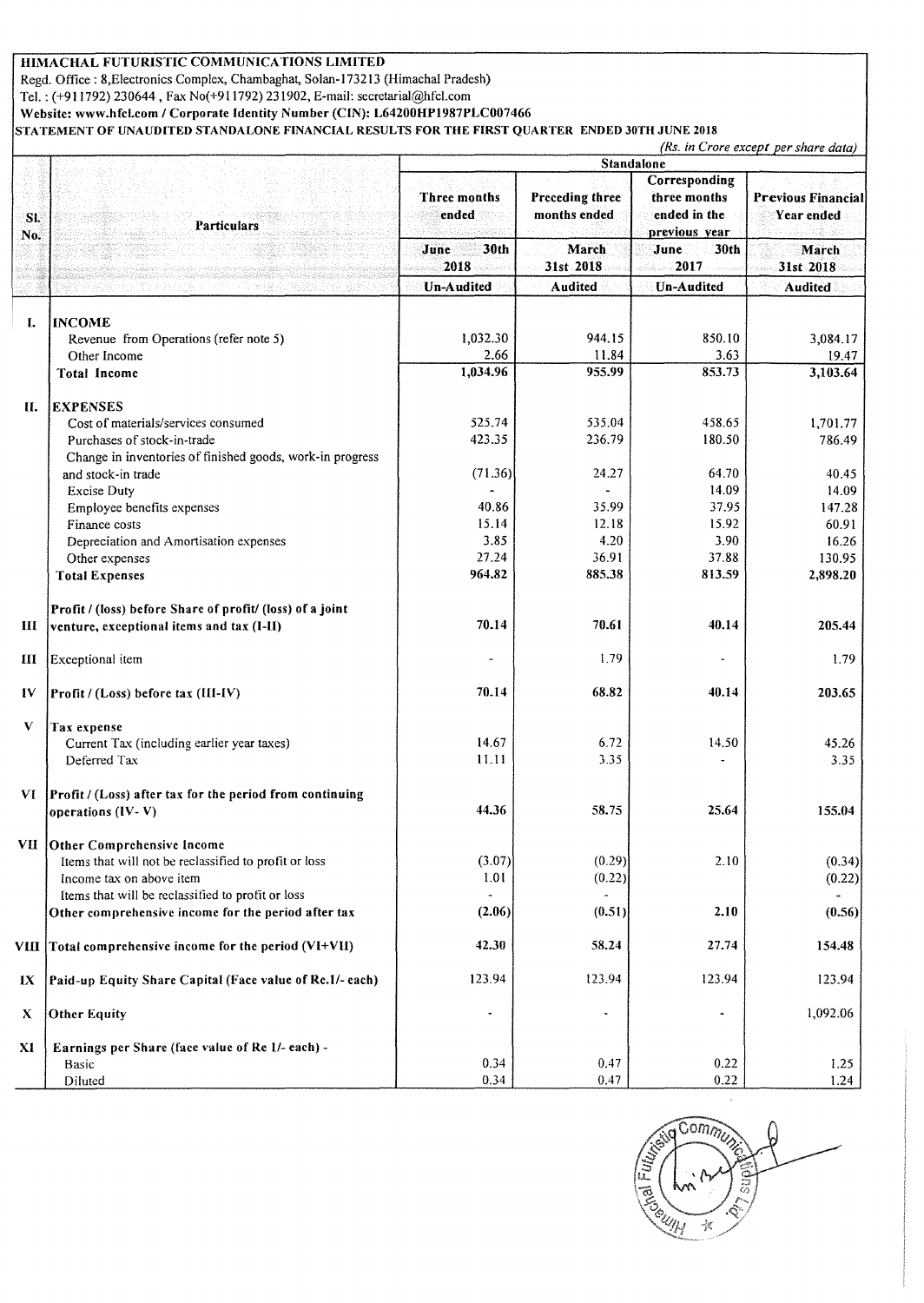|              | Unaudited Standalone segment wise revenue, results for the Quarter ended 30th June, 2018 |                                               |                                                              |                                                                       | (Rs. in Crore)                                                |
|--------------|------------------------------------------------------------------------------------------|-----------------------------------------------|--------------------------------------------------------------|-----------------------------------------------------------------------|---------------------------------------------------------------|
|              |                                                                                          |                                               | <b>Standalone</b>                                            |                                                                       |                                                               |
| SI.<br>No.   | Particulars                                                                              | Three months<br>ended<br>30th<br>June<br>2018 | <b>Preceding three</b><br>months ended<br>March<br>31st 2018 | Corresponding<br>three months<br>ended in the<br>June<br>30th<br>2017 | <b>Previous Financial</b><br>Year ended<br>March<br>31st 2018 |
|              |                                                                                          |                                               |                                                              |                                                                       |                                                               |
| $\mathbf{1}$ | <b>Segment Revenue</b>                                                                   |                                               |                                                              |                                                                       |                                                               |
|              | a. Telecom Products                                                                      | 186.83                                        | 211.68                                                       | 179.13                                                                | 720.59                                                        |
|              | b. Turnkey Contracts and Services                                                        | 845.47                                        | 732.47                                                       | 670.97                                                                | 2,363.58                                                      |
|              | Total                                                                                    | 1,032.30                                      | 944.15                                                       | 850.10                                                                | 3,084.17                                                      |
|              | Less: Inter segment revenue                                                              |                                               |                                                              |                                                                       |                                                               |
|              | <b>Revenue from Operations</b>                                                           | 1,032.30                                      | 944.15                                                       | 850.10                                                                | 3,084.17                                                      |
| $\mathbf{z}$ | Segment Results Profit /(Loss) before tax and interest from                              |                                               |                                                              |                                                                       |                                                               |
|              | a. Telecom Products                                                                      | 22.09                                         | 26.26                                                        | 0.88                                                                  | 64.78                                                         |
|              | b. Turnkey Contracts and Services                                                        | 62.58                                         | 53.14                                                        | 56.07                                                                 | 198.46                                                        |
|              | <b>Total</b>                                                                             | 84.67                                         | 79.40                                                        | 56.95                                                                 | 263.24                                                        |
|              | Less: i. Interest                                                                        | 15.14                                         | 12.18                                                        | 15.92                                                                 | 60.91                                                         |
|              | ii. Other un-allocable expenditure net off                                               | 0.89                                          | 3.79                                                         | 0.89                                                                  | 4.07                                                          |
|              | iii Un-allocable income                                                                  | (1.50)                                        | (5.39)                                                       |                                                                       | (5.39)                                                        |
|              | <b>Total Profit before Tax</b>                                                           | 70.14                                         | 68.82                                                        | 40.14                                                                 | 203.65                                                        |
| 3            | <b>Segment Assets</b>                                                                    |                                               |                                                              |                                                                       |                                                               |
|              | a. Telecom Products                                                                      | 809.38                                        | 800.91                                                       | 698.97                                                                | 800.91                                                        |
|              | b. Turnkey Contracts and Services                                                        | 1,418.20                                      | 1,270.64                                                     | 1,184.05                                                              | 1,270.64                                                      |
|              | d. Un-allocated                                                                          | 485.25                                        | 474.26                                                       | 453.37                                                                | 474.26                                                        |
|              | <b>Total</b>                                                                             | 2,712.83                                      | 2,545.81                                                     | 2,336.39                                                              | 2,545.81                                                      |
| 4            | <b>Segment Liabilities</b>                                                               |                                               |                                                              |                                                                       |                                                               |
|              | a. Telecom Products                                                                      | 284.67                                        | 273.24                                                       | 126.37                                                                | 273.24                                                        |
|              | b. Turnkey Contracts and Services                                                        | 698.63                                        | 649.85                                                       | 609.40                                                                | 649.85                                                        |
|              | d. Un-allocated                                                                          | 471.24                                        | 406.73                                                       | 529.36                                                                | 406.73                                                        |
|              | <b>Total</b>                                                                             | 1,454.54                                      | 1,329.82                                                     | 1,265.13                                                              | 1,329.82                                                      |

Notes:

1. The above Unaudited Standalone Financial Results of the Company for the first quarter ended 30th June, 2018 as reviewed by the Audit Committee were approved by the Board of Directors at their meeting held on 1st August, 2018. The Statutory Auditors of the Company have carried out a Limited Review of aforesaid results.

2. Results for the quarter ended 30th June, 2018 are in compliance with the Indian Accounting Standard (Ind-AS) as prescribed under Companies (Indian Accounting Standards) Rules, 2015 .

3. The figures of the preceding quarter ended 31st March, 2018 were the balancing figures between the audited figures for the full financial year ended 31st March, 20 18 and the published year to date figures up to third quarter of that tinancial year.

- 4. Effective from April 1, 2018, the Company has adopted Ind AS 115 using the cumulative effect method. The adoption of the standard did not have any material impact to the financial statements of the Company.
- 5. In accordance with the requirements of Ind AS, revenue for the quarter ended June, 2018 and March, 2018 is net of Goods & Services Tax (GST). However, revenue for the quarter ended June, 2017 is inclusive of excise duty.
- 6. In view of the huge opportunity available in the optical fibre market, the Board of Directors of the Company at its meeting held on 23rd July, 2018 has approved the proposal for expansion of present Optical Fibre Cable manufacturing capabilities of the Company by setting up a new Optical Fibre Cable manufacturing plant at Hyderabad, Telangana
- 7\_ The tigures of the previous periods have been regrouped/ rearranged wherever considered necessary.

By order of the Board

(Mahendra Nahata)

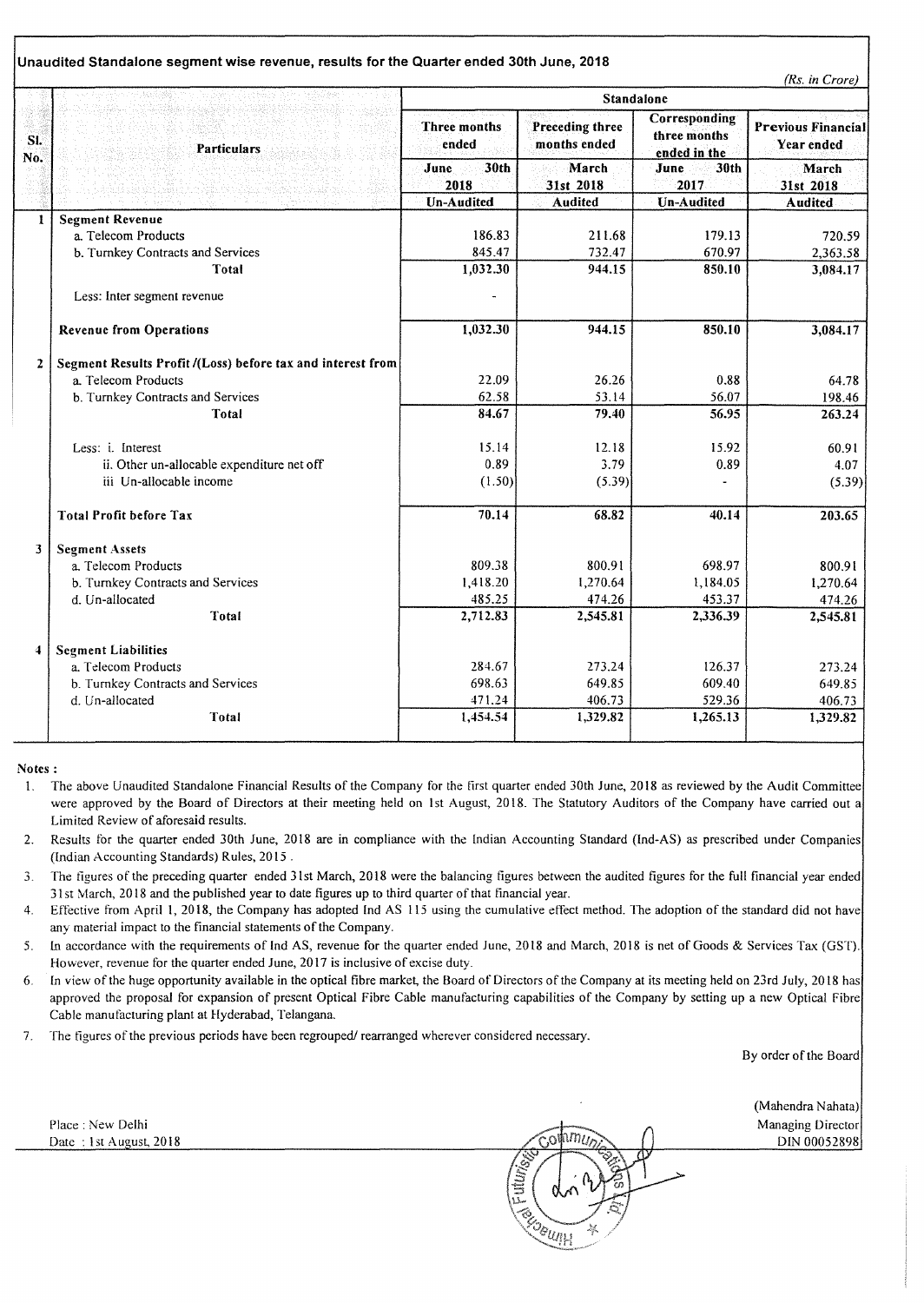S. Bhandari & Co. **Chartered Accountants** P-7, Tilak Marg, C Scheme, Jaiour - 302 005

Oswal Sunil & Company Chartered Accountants 71. Daryagani New Delhi - 110 002

#### **LIMITED REVIEW REPORT- STANDALONE FINANCIAL RESULTS**

**Review Report to The Board of Directors Himachal Futuristic Communications Ltd.** 

**1.** We have reviewed the accompanying statement of unaudited standalone financial results of **Himachal Futuristic Communications Ltd.** ('the Company') for the quarter ended 30<sup>th</sup> June, 2018 ('the Statement'), being submitted by the Company pursuant to the requirement of Regulation 33 of the SEBI (Listing Obligations and Disclosure Requirements) Regulations, 2015, as modified by Circular No. CIR/CFD/FAC/62/2016 dated 5<sup>th</sup> July, 2016.

This Statement, which is the responsibility of the Company's Management and approved by the Board of Directors, has been prepared in accordance with the recognition and measurement principles laid down in Indian Accounting Standard 34 'Interim Financial Reporting' ('lnd AS 34'}, prescribed under Section 133 of the Companies Act, 2013 read with relevant rules issued thereunder and other accounting principles generally accepted in India. Our responsibility is to express an opinion on these standalone financial results based on our review.

- 2. We conducted our review of the Statement in accordance with the Standard on Review Engagements (SRE) 2410 'Review of Interim Financial Information Performed by the Independent Auditor of the Entity', issued by the Institute of Chartered Accountants of India. This Standard requires that we plan and perform the review to obtain moderate assurance as to whether the Statement is free of material misstatement. A review is limited primarily to inquiries of Company's personnel and analytical procedures applied to financial data and thus provides less assurance than an audit. We have not performed an audit and accordingly, we do not express an audit opinion.
- 3. Based on our review conducted as stated above, nothing has come to our attention that causes us to believe that the accompanying Statement, prepared in accordance with the recognition and measurement principals laid down in the applicable Accounting Standards ('lnd AS') specified under Section 133 of the Companies Act, 2013, read with relevant rules issued there under and other recognised accounting practices arid policies generally accepted in India, has not disclosed the information required to be disclosed in terms of Regulation 33 of the SEBI (Listing Obligations and Disclosure Requirements) Regulations, 2015 as modified by Circular No. CIR/CFD/FAC/62/2016 dated 5<sup>th</sup> July, 2016, including the manner in which it is to be disclosed, or that it contains any material misstatement.